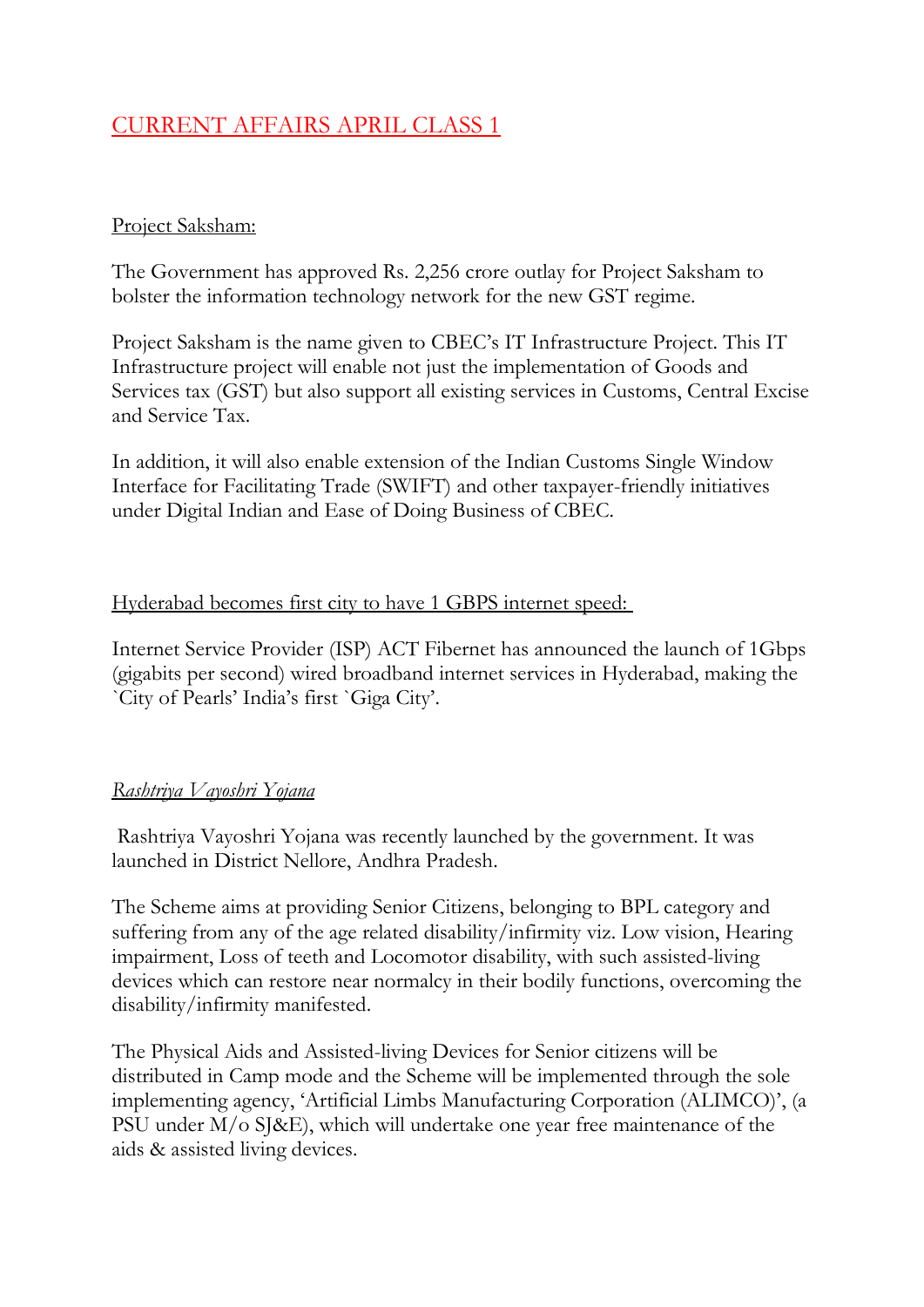This is a Central Sector Scheme, fully funded by the Central Government. The expenditure for implementation of the scheme will be met from the "Senior Citizens' Welfare Fund".

Under the scheme, free of cost distribution of the devices, commensurate with the extent of disability/infirmity that is manifested among the eligible senior citizens will take place.

Beneficiaries in each district will be identified by the State Governments/UT Administrations through a Committee chaired by the Deputy Commissioner/District Collector.As far as possible, 30% of the beneficiaries in each district shall be women.

Under the Scheme, the following Aids and Assisted-Living Devices will be provided to eligible elderly beneficiary senior citizens, depending upon their physical impairment:

- Walking sticks.
- Elbow crutches.
- Walkers / Crutches.
- Tripods / Quadpods.
- Hearing Aids.
- Artificial Dentures.

## *Govt withdraws subsidy to mild hybrids cars*

The government has withdrawn incentives given to mild hybrid vehicles under FAME India scheme.

A [mild hybrid vehicle](http://auto.howstuffworks.com/fuel-efficiency/hybrid-technology/mild-hybrid.htm) has an electric motor, which on its own cannot run a vehicle but assists normal engine by using recovered energy stored in a battery and helps save fuel.

Mild hybrid technology is different from plug-in or conventional hybrid vehicles. Mild hybrid vehicles use the energy generated while applying the brakes and turns it into electric energy that is then stored in a battery. This energy can then be used to turn the starter motor when the car's start stop system needs it.

In most cases, a mild hybrid will turn its engine off when at idle or when it comes to a halt at a traffic signal for instance. Research shows that mild-hybrids are only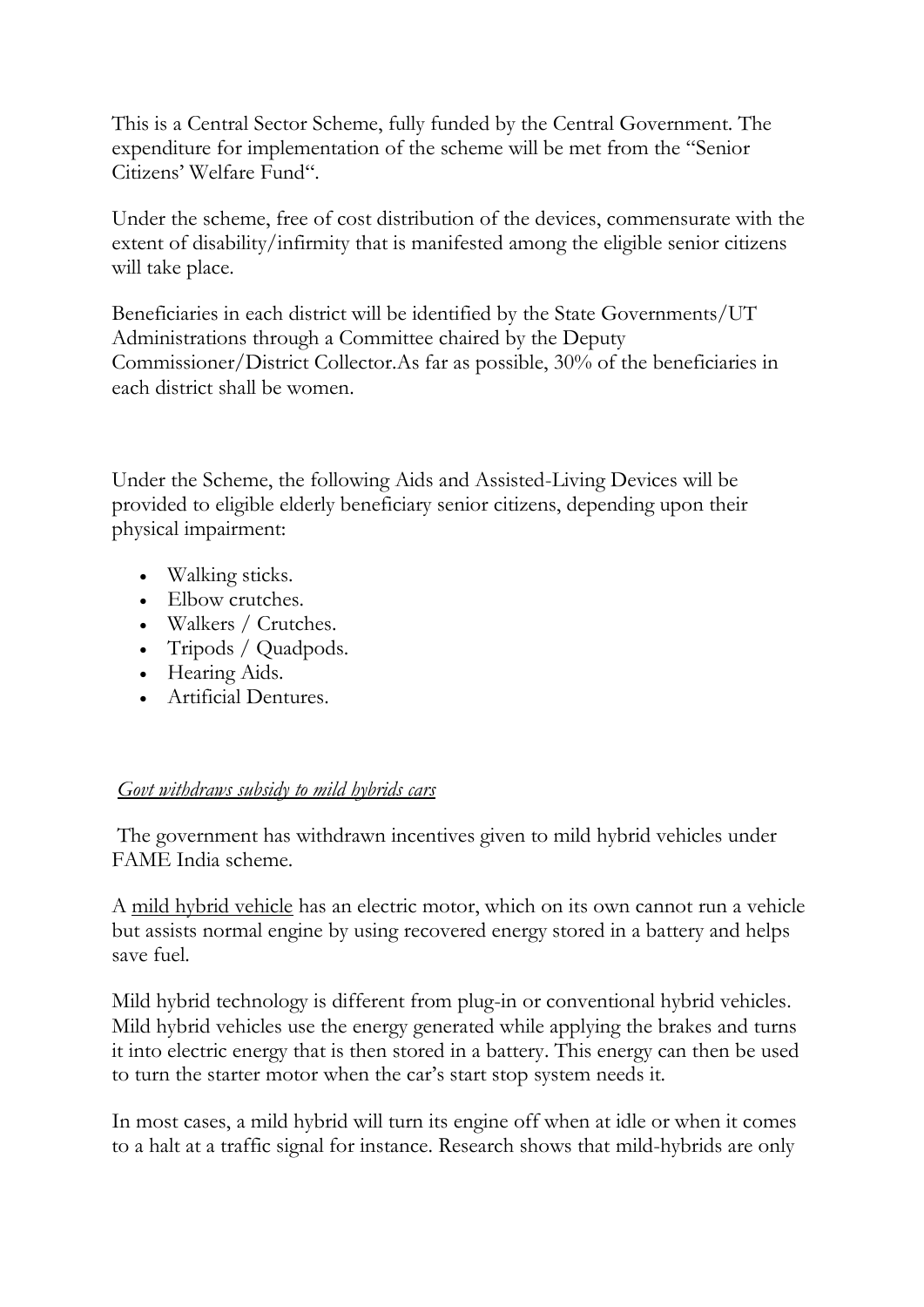7-15% more fuel efficient as compared to conventional hybrid systems that can run on pure electric power for short distances too.

With an aim to promote eco-friendly vehicles, the government had launched the [FAME India](http://www.fame-india.gov.in/) scheme in 2015 offering incentives on electric and hybrid vehicles of up to Rs 29,000 for bikes and Rs 1.38 lakh for cars.

- FAME India Faster Adoption and Manufacturing of Hybrid and Electric vehicles in India – is a part of the National Electric Mobility Mission Plan. The scheme envisages Rs 795 crore support in the first two fiscals starting with the current year.
- It is being administered by the Heavy Industries Ministry.

## *Eclipses of binary star shed light on orbiting exoplanet*

A team of scientists from Raman Research Institute, Bengaluru, and University of Delhi have seen for the first time indications of a massive planet orbiting a low mass X-ray binary star system.The technique that has been used, namely, X-ray observations, is a new way of detecting exoplanets.

X-ray binaries consist of a pair of stars orbiting each other of which one is compact one such as a black hole or a neutron star (in this case, a neutron star). The neutron star draws matter from its less-massive companion. The mass when drawn generates X-rays which are detected by detectors placed in satellites in space.

- The star system in question, MXB 1658-298 is an X-ray binary and a part of the constellation Ophiuchus (serpent bearer).
- The system is nearly 30,000 light years away and the planet is expected to be nearly 8,000 times as massive as the earth.

## How was the planet discovered?

Discovered in 1976, this binary star system is so far and so faint that it may be observed only when it shows "outbursts" of X-rays. That is, an increase in X-ray intensity by a factor of 100 or more. Recently this system showed an outburst. This provided researchers with an excellent opportunity to try to trace the orbital evolution of this system.

As the two stars revolve around each other, the less-massive companion star hides the compact star everytime it crosses the line of sight, in between the detector and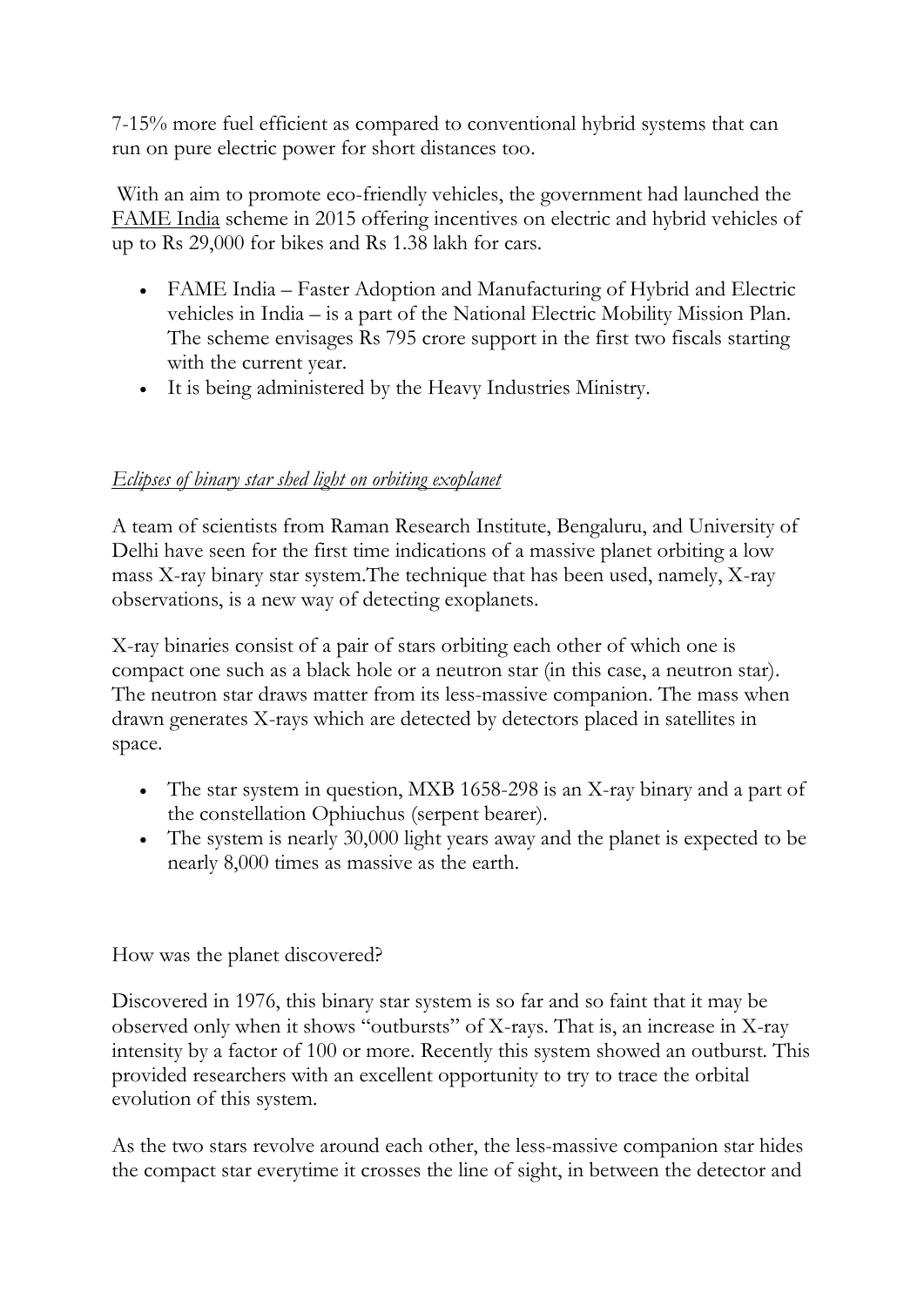the neutron star, giving rise to eclipses.In X-ray binaries, the time in-between eclipses of the source can increase, decrease and also shows abrupt changes. This system, MXB 1658-298, is special in that the time between the eclipses increases and decreases periodically.The eclipse first arrived about ten seconds earlier and after about a year, arrived about ten seconds later that what would be expected [if these was no other body disturbing the system]. The team was surprised by this unusual behaviour.This periodic variation implied that there was a third body orbiting the system.

## PowerTex India:

The Government has launched PowerTex India, a comprehensive scheme for powerloom sector development.

The comprehensive scheme has the following components:

- In-situ Upgradation of Plain Powerlooms.
- Group Workshed Scheme (GWS).
- Yarn Bank Scheme.
- Common Facility Centre (CFC).
- Pradhan Mantri Credit Scheme for Powerloom Weavers.
- Solar Energy Scheme for Powerlooms.
- Facilitation, IT, Awareness, Market Development and Publicity for Powerloom Schemes.
- Tex Venture Capital Fund.
- Grant-in-Aid and Modernisation & Upgradation of Powerloom Service Centres (PSCs).

## Chenani-Nashri tunnel:

Chenani-Nashri tunnel, a 10.9 km road tunnel which will shorten the driving time between Jammu and Srinagar by two hours, was recently inaugurated.The two-lane Chenani-Nashri tunnel will be Asia's longest, which will cut the distance between Jammu and Srinagar to around 250km from the current 350km.

The tunnel, which took seven years to build, will act as an all-weather alternative to the existing Jammu-Srinagar highway. It will link Chenani in Udhampur district with Nashri in Ramban district.It is the world's sixth road tunnel with a transverse ventilation system enabled and controlled by ABB software. It also boasts features like Integrated Traffic Control System (ITCS), Video Surveillance System, FM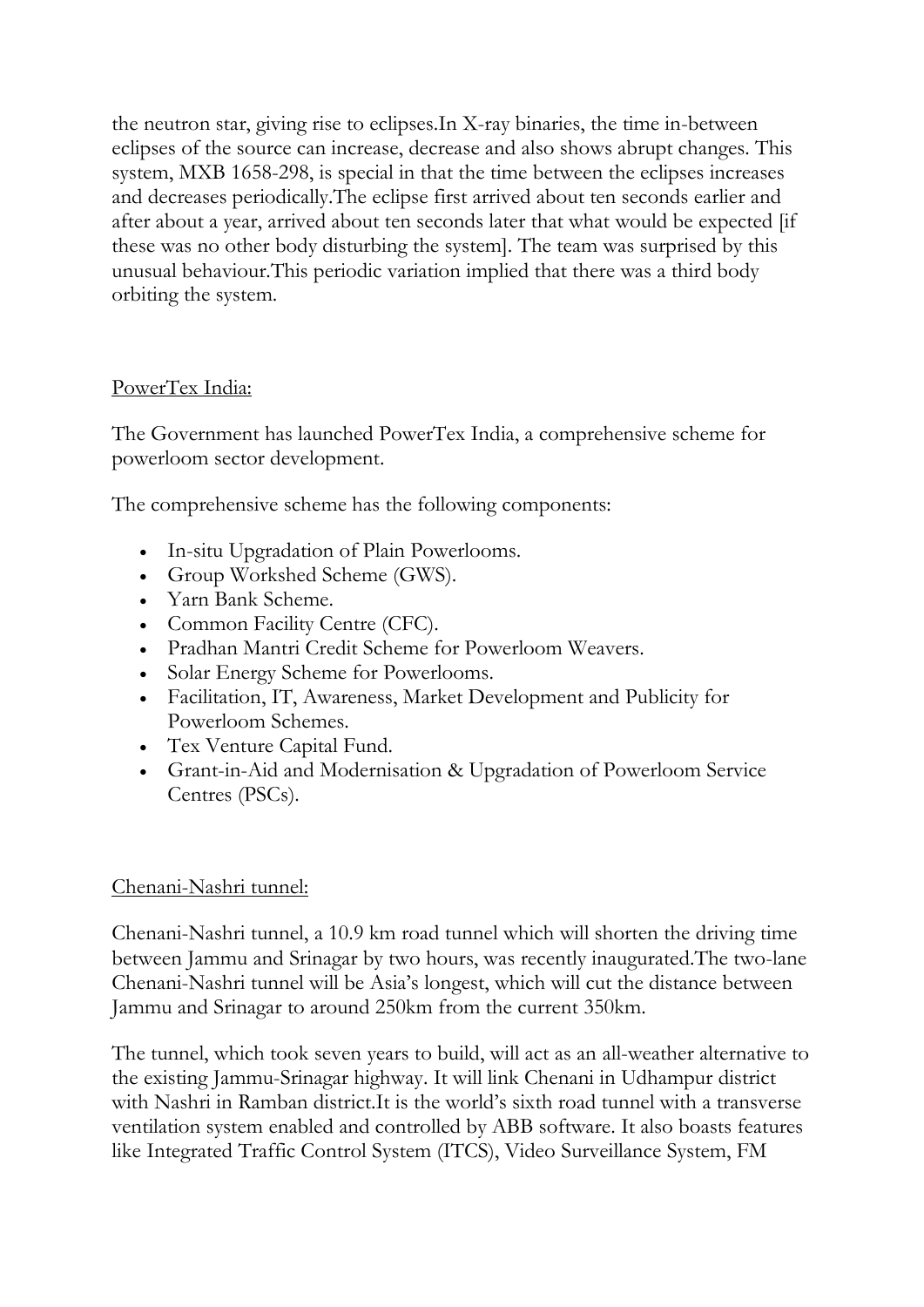Rebroadcast System, Entrance Detection Control System and Active Firefighting System.

## *HRD Ministry releases India Rankings 2017*

Union Human Resource and Development Ministry has released the Indian rankings 2017 with the inclusion of two new categories: Common Overall Rank and the General Degree.

- The India rankings 2017 were done under the National Institutional Ranking Framework [\(NIRF\)](https://www.nirfindia.org/Home) that considered more than 3,300 institutes across 20 parameters.
- Regional diversity, gender equity, the inclusion of disadvantaged sections were among some of the specific parameters in the India Rankings 2017.
- According to the India Rankings 2017, the Indian Institute of Technology(IIT) Madras tops the list in the Engineering category while IISC, Bangalore sits at the top of the Common Overall Rankings, followed by IIT Madras, IIT Bombay, IIT Kharagpur, IIT Delhi, JNU, IIT Kanpur, IIT Guwahati, IIT Roorkee respectively.
- In the list of the best Management institutes in the country, the Indian Institute of Management(IIM) Ahmedabad gets the top spot while being followed by IIM Bangalore, IIM Calcutta, IIM Lucknow, IIM Kozhikode respectively.
- Similarly, IISc Bangalore tops the list of the best universities in the country, followed by JNU, Delhi and the BHU, Varanasi. Meanwhile, in the list of top colleges in the country, Miranda House, Delhi leads the way with Loyola College, Chennai & Shri Ram College of Commerce, Delhi following it respectively.
- In the list of the top pharma institutions, Jamia Hamdard, New Delhi tops the chart, while being followed by the National Institute of Pharma. Education and Research, Mohali.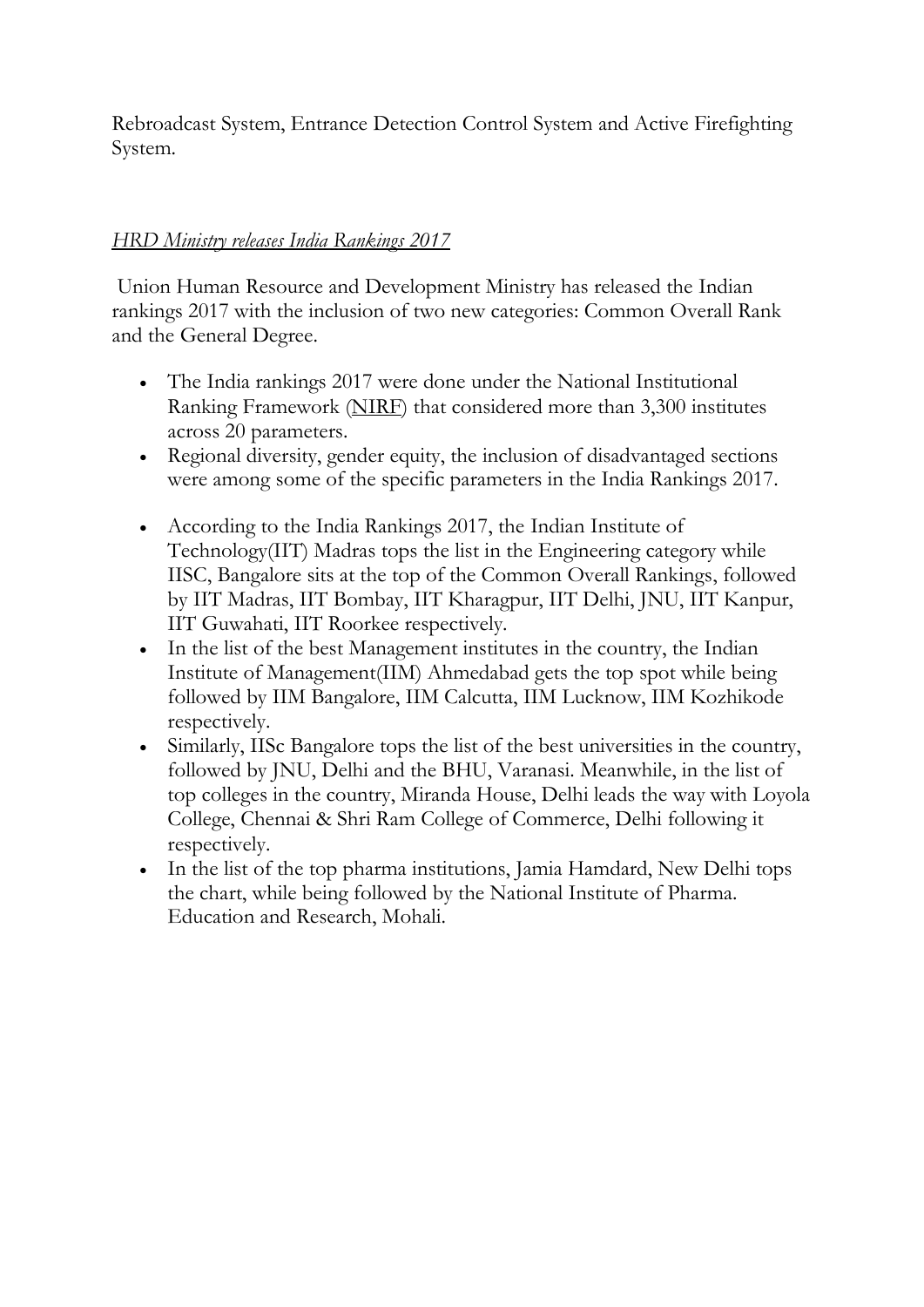India is hosting 52nd annual meeting of the African Development Bank in Ahmedabad.

The African Development Bank Group [\(AfDB\)](https://www.afdb.org/en/) is a multilateral development finance institution established to contribute to the economic development and social progress of African countries.The AfDB was founded in 1964 and comprises three entities: The African Development Bank, the African Development Fund and the Nigeria Trust Fund.

Voting: The voting power on the Board is split according to the size of each member's share, currently 60%-40% between African (or "regional") countries and "non-regional" member countries ("donors"). The largest African Development Bank shareholder is Nigeria with nearly 9% of the vote.

India joined the African Development Bank in 1982. The country is a key member of the institutions 24 Non-Regional Member Countries, which support the African Development Fund (ADF), the concessional resource window of the Bank. In 2013, Delhi increased its contribution to the 13th replenishment of the fund by 57.28% to USD 18.5 million, among other investments.

## *India becomes associate member of International Energy Agency*

India has become part of IEA Association that will allow the country play a more "visible and influential" role in the global energy landscape. This does not cast any additional obligation on India, however, gives an opportunity for the country to become the voice of the developing countries.

- India's engagement with the International Energy Agency (IEA) has enhanced over the last two decades and the "Association" status would facilitate it to participate in meetings of the standing groups, committees and working groups that constitute the IEA governance structure.
- The "Activation of Association" is expected to serve as a bridge and platform for wider-ranging and deeper co-operation and collaboration between IEA member and Association countries in the future.
- India pursues its key development objectives of energy access, energy security and environmental sustainability. In this context, India has a vision of ensuring 24×7 affordable and environment friendly 'Power for All' and deeper engagement with IEA is a component of achieving this vision.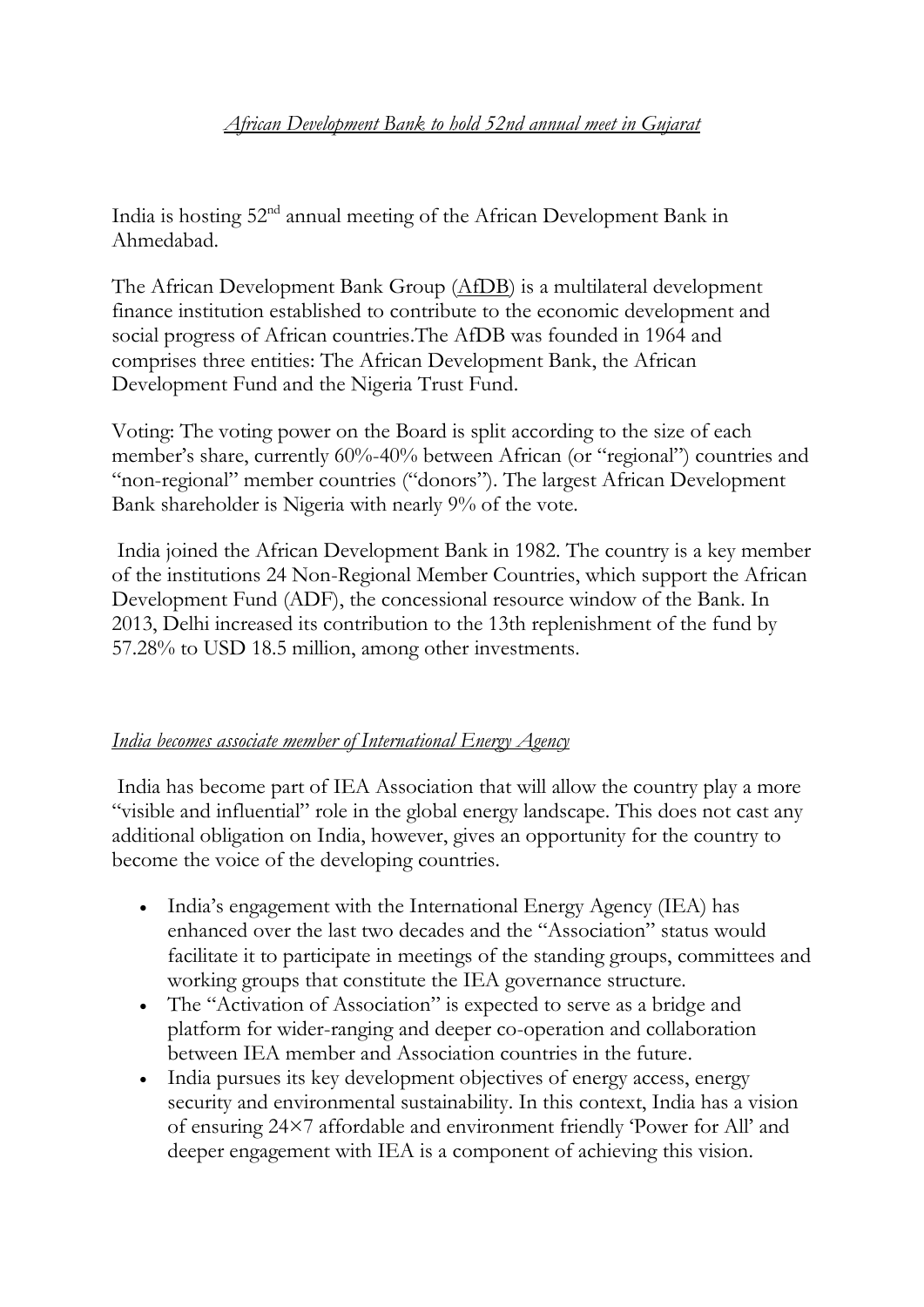• India can also richly gain from IEA's data gathering processes, survey methodologies and range of energy data, which could enable India in the near future to set up its own robust integrated database agency.

Founded in 1974, the <u>IEA</u> was initially designed to help countries co-ordinate a collective response to major disruptions in the supply of oil, such as the crisis of 1973/4. While this remains a key aspect of its work, the IEA has evolved and expanded significantly.

The four main areas of IEA focus are:

- Energy Security: Promoting diversity, efficiency, flexibility and reliability for all fuels and energy sources;
- Economic Development: Supporting free markets to foster economic growth and eliminate energy poverty;
- Environmental Awareness: Analysing policy options to offset the impact of energy production and use on the environment, especially for tackling climate change and air pollution; and
- Engagement Worldwide: Working closely with partner countries, especially major emerging economies, to find solutions to shared energy and environmental concerns.

## *Padayani Dance*

[Padayani](http://keralaculture.org/patayani/80) festival was recently celebrated in Kerala.

Padayani is a traditional folk dance and a ritual art from the central portion of the Indian state of Kerala. A ceremonial dance involving masks, it is an ancient ritual performed in Bhagavati temples.

Padayani was performed by magico-medicine men of Kerala to heal the illnesses not amenable to medical modalities of intervention. It is believed that it is evolved from a symbolic past reminiscent of fencing march of martial art Kalari. Eventually in Kollam, Pathanamthitta, Alappuzha and Kottayam districts of Kerala, the Nair folk became the performers of the modern form of Padayani art, but the design and making of costumes vested with Kaniyar people.

The dance is performed in honor of Bhadrakaali.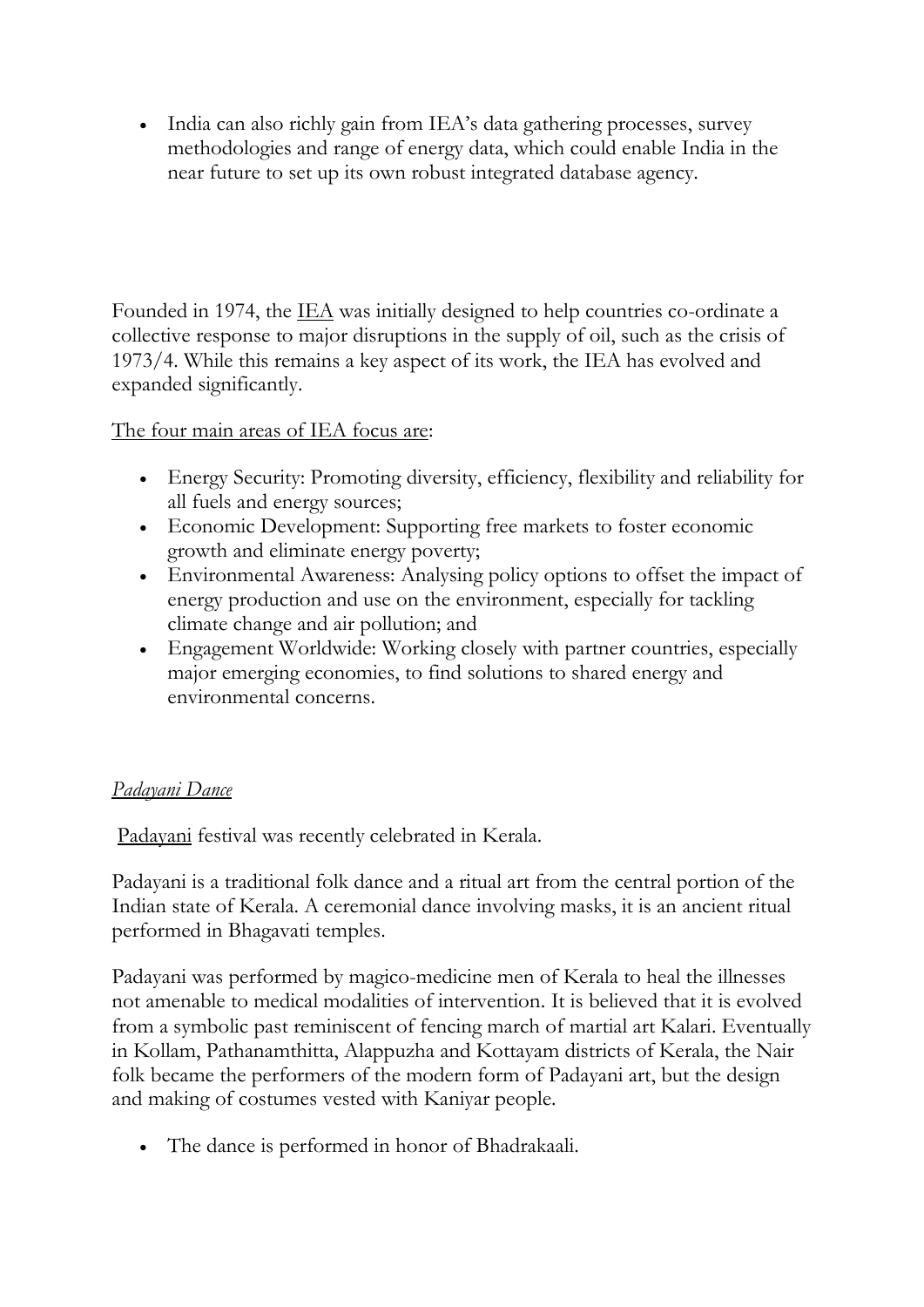- Meaning, a row of warriors, Padayani is an art form that blends music, dance, theatre, satire, facial masks, and paintings.
- Padayani is unique to central Travancore, comprising the Pathanamthitta district of Kerala.
- Padayani is regarded as a remnant of the Dravidian forms of worship that existed before the advent of Brahmanism.
- Kalan Kolam is the major attraction in padayani. This is about a child who is begging his life to lord siva while death comes in his 16th birthday.
- A major attraction of padayani is the song associated with it. Traditionally only a single type of instrument is used to associate the song, thappu.

# **QUESTIONS**

1. The McMahon Line, the result of the 1914 Simla Convention, between British India and Tibet, demarcated the boundary line between Tibet and present-day state(s) of

- a) Jammu and Kashmir
- b) Arunachal Pradesh
- $\overline{c}$  c) Both a and b
- d) Neither a nor b

Solution: b.

2. Consider the following list of lakes surrounding an African nation:

- 1. To its East is Lake Victoria
- 2. To its North is Lake Edward and Lake Albert
- 3. To its South is Lake Tanganyika
- 4. Its western border runs through Lake Kivu

This nation's capital is

- a) kigali
- b) Mogadishu
- c) Bujumbura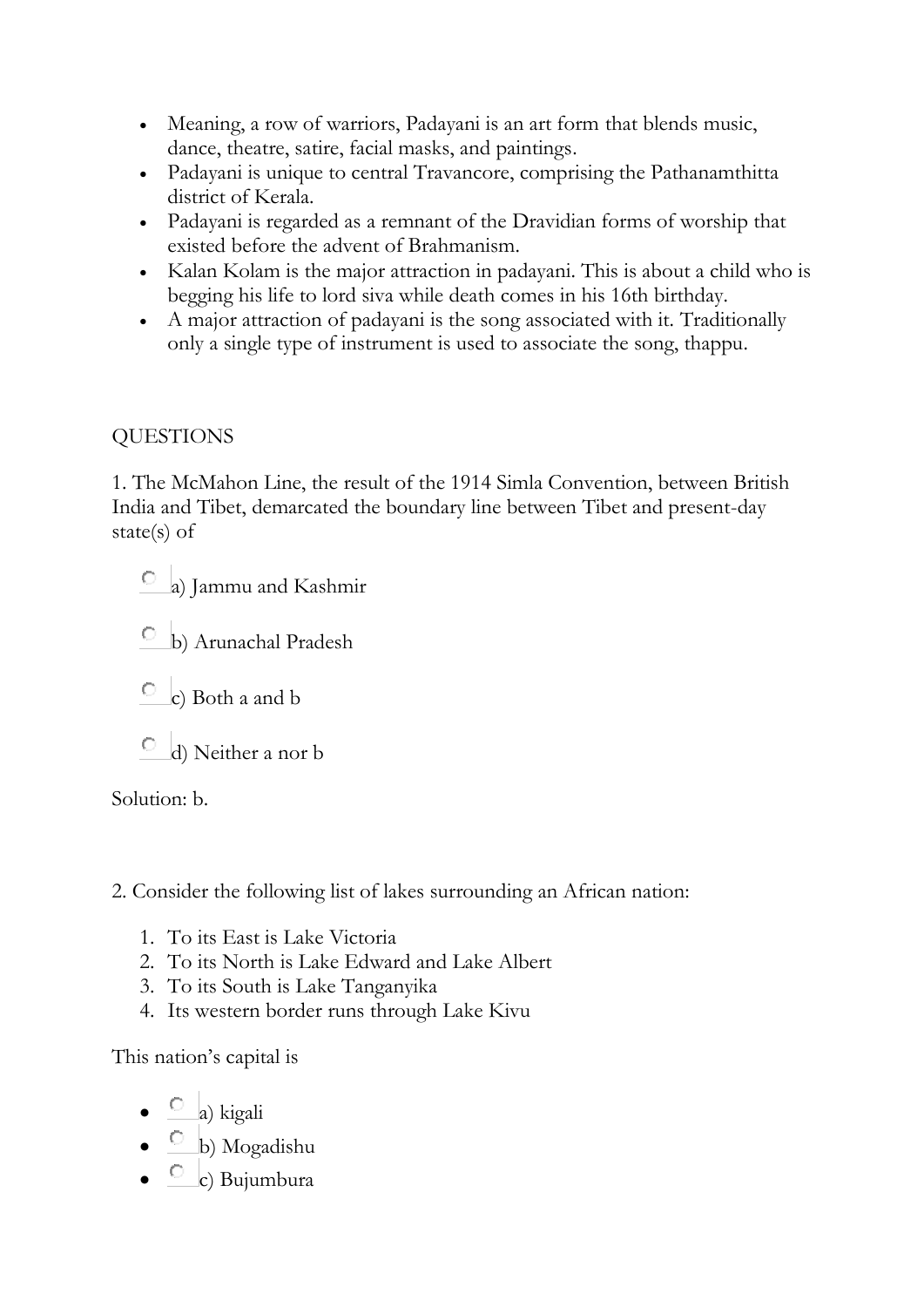$\bullet$  d) Pretoria

Solution: a.

- 3. India is a founder-member of
	- 1. International Labour Organisation
	- 2. African Development Bank Group
	- 3. South Asian Subregional Economic Cooperation
	- 4. Bay of Bengal Initiative for Multi-Sectoral Technical and Economic Cooperation

Select the correct answer using the code given below:

 $\overline{a}$  a) 1, 3 and 4 only

 $\overline{O}$  b) 1 and 2 only

 $\degree$  c) 3 and 4 only

 $\circ$  d) 1, 2, 3 and 4

Solution: a.

4. 'Sanskritisation', in the realm of sociology, refers to

 $\circ$  a) A process of upward social mobility

 $\circ$  b) A phenomenon in which western cultural trends are co-opted by Indians while giving them an "Indian flavour"

О. c) A process whereby members of upper castes attempt to raise their own social status by occupying the "corridors of power"

d) None of the above O

Solution: a.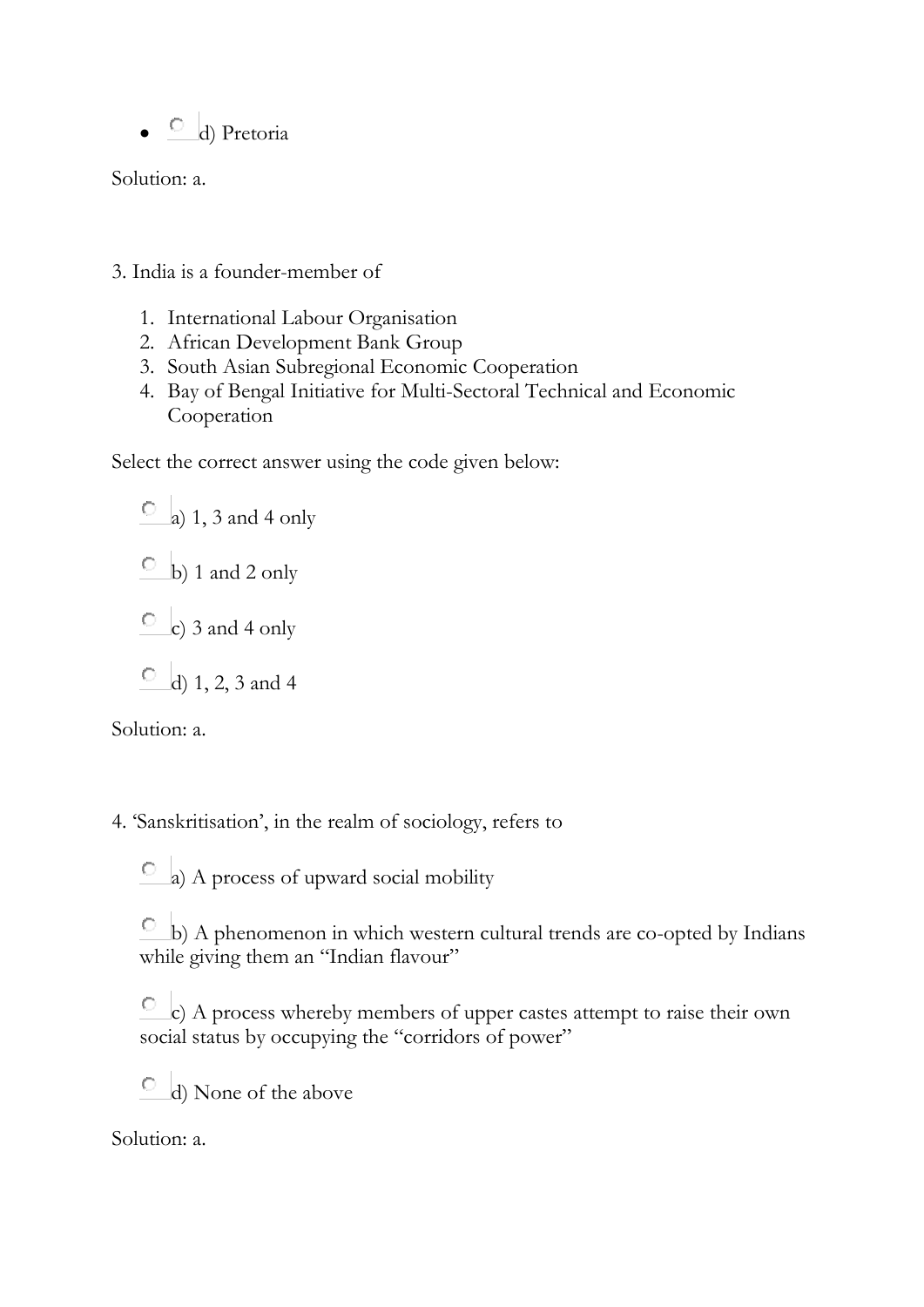5. Consider the following statements with reference to the International Labour Organisation:

- 1. It is the only tripartite United Nations agency
- 2. India is a founder member

Which of the statements given above is/are correct?

 $\overline{a}$  a) 1 only  $\circ$  b) 2 only  $\circ$  c) Both 1 and 2 d) Neither 1 nor 2

Solution: c.

6. The satellite-based information service for detection and monitoring of Harmful Algal Bloom is being implemented by

- a) Indian National Centre for Ocean Information Services
- b) National Centre for Earth Science Studies
- c) National Institute of Ocean Technology
- d) Integrated Coastal and Marine Area Management Project Directorate

Solution: a.

7. The e-Visa facility was recently extended to the nationals of 161 countries for entry through

 $\circ$  a) airports